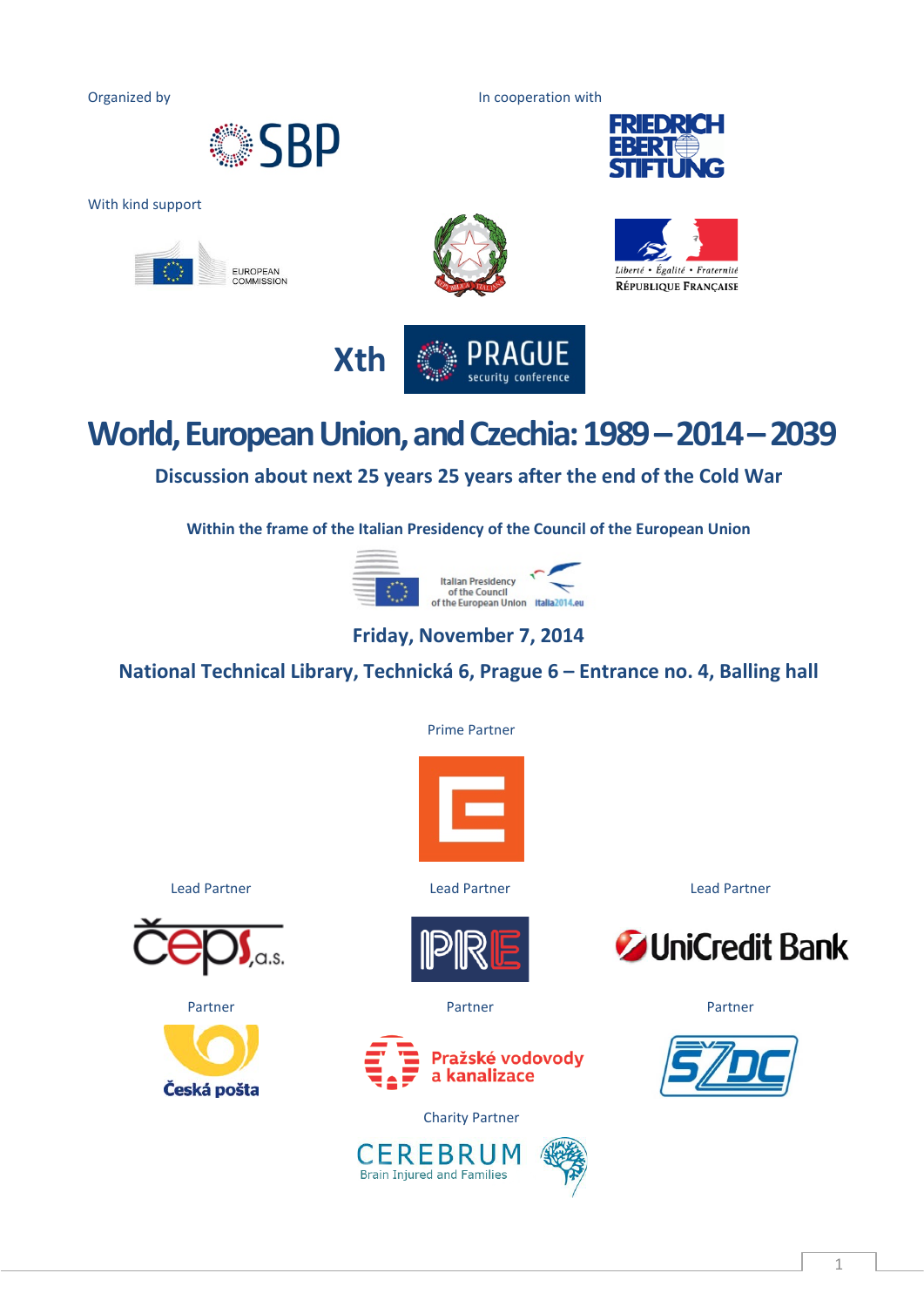## Under the auspices of

**Bohuslav Sobotka**, Prime Minister of the Czech Republic

**H.E. Aldo Amati**, Ambassador of Italy to the Czech Republic

**H.E. Arndt Freiherr Freytag von Loringhoven**, Ambassador of Germany to the Czech Republic

**H.E. Jean Pierre Asvazadourian**, Ambassador of France to the Czech Republic

**Prof. Tomáš Zima**, Rector of the Charles University in Prague

## Registration and working breakfast for honorable guests of the conference

08:30 – 09:00

| <b>Opening remarks</b> |                        |                                                                                                                                                                                                                                                                                                                                                                                                                                                                                                                                                                                                                                                                                                                        |
|------------------------|------------------------|------------------------------------------------------------------------------------------------------------------------------------------------------------------------------------------------------------------------------------------------------------------------------------------------------------------------------------------------------------------------------------------------------------------------------------------------------------------------------------------------------------------------------------------------------------------------------------------------------------------------------------------------------------------------------------------------------------------------|
| $09:00 - 09:30$        | <b>Opening remarks</b> | Miloš Balabán, Head of Center for Security Policy CESES FSS CU<br>$\sim$<br>Lubomír Zaorálek, Minister of Foreign Affairs of the Czech Republic<br>u,<br>Mirko Hempel, Director, Friedrich Ebert Stiftung Representation in the Czech<br>a.<br><b>Republic and Slovakia</b><br><b>Jan Michal, Head of the European Commission Representation in the Czech</b><br>m.<br>Republic<br>H.E. Aldo Amati, Ambassador of Italy to the Czech Republic<br>ш<br><b>H.E. Arndt Freiherr Freytag von Loringhoven</b> , Ambassador of Germany to the<br>a.<br><b>Czech Republic</b><br>H.E. Jean Pierre Asvazadourian, Ambassador of France to the Czech Republic<br>a a<br><b>Chair: Petr Just, Metropolitan University Prague</b> |

| Session 1       | What were the key developments in the past 25 years and what major challenges are<br>we going to face in the next 25 years? |                                                                                                                                                                                                                                                                                                         |
|-----------------|-----------------------------------------------------------------------------------------------------------------------------|---------------------------------------------------------------------------------------------------------------------------------------------------------------------------------------------------------------------------------------------------------------------------------------------------------|
| $09:30 - 09:50$ | <b>Keynote speech</b>                                                                                                       | The fall of the Berlin Wall as a symbol of historical breakthrough and a<br>$\rightarrow$<br>lesson for the future of Europe and the world                                                                                                                                                              |
|                 |                                                                                                                             | <b>Markus Meckel, President of the German War Graves Commission, former</b><br>×.<br>opposition activist in GDR and Minister of Foreign Affairs of GDR (1990),<br>Member of German Bundestag (1990-2009)                                                                                                |
| $09:50 - 10:10$ | <b>Keynote speech</b>                                                                                                       | Peaceful end of the Cold War: Merit of diplomacy and inspiration for current<br>$\rightarrow$<br>world                                                                                                                                                                                                  |
|                 |                                                                                                                             | Jack Matlock, former Ambassador of the United States to the Czechoslovakia<br>×.<br>(1981-1983) and to the Soviet Union (1987-1991)                                                                                                                                                                     |
| $10:10 - 10:30$ | <b>Coffee break</b>                                                                                                         |                                                                                                                                                                                                                                                                                                         |
| $10:30 - 11:15$ | <b>Speeches</b>                                                                                                             | Horizons 2039: four scenarios for Europe and the World<br>$\rightarrow$<br>Miloš Balabán, Jan Ludvík, Luděk Moravec, Libor Stejskal<br>and the<br>Center for Security Policy CESES FSS CU                                                                                                               |
| $11:15 - 12:30$ | <b>Panellists</b><br>(in alphabetic order)                                                                                  | Col. Philippe Adam, Deputy Policy Director for Euro-Atlantic Affairs,<br>u,<br>Directorate for Strategic Affairs, Ministry of Defence of France<br>Gen. Vincenzo Camporini, Vice-President of the Institute of International<br>a.<br>Affairs, former Chief of Defence General Staff, Italy (2006-2011) |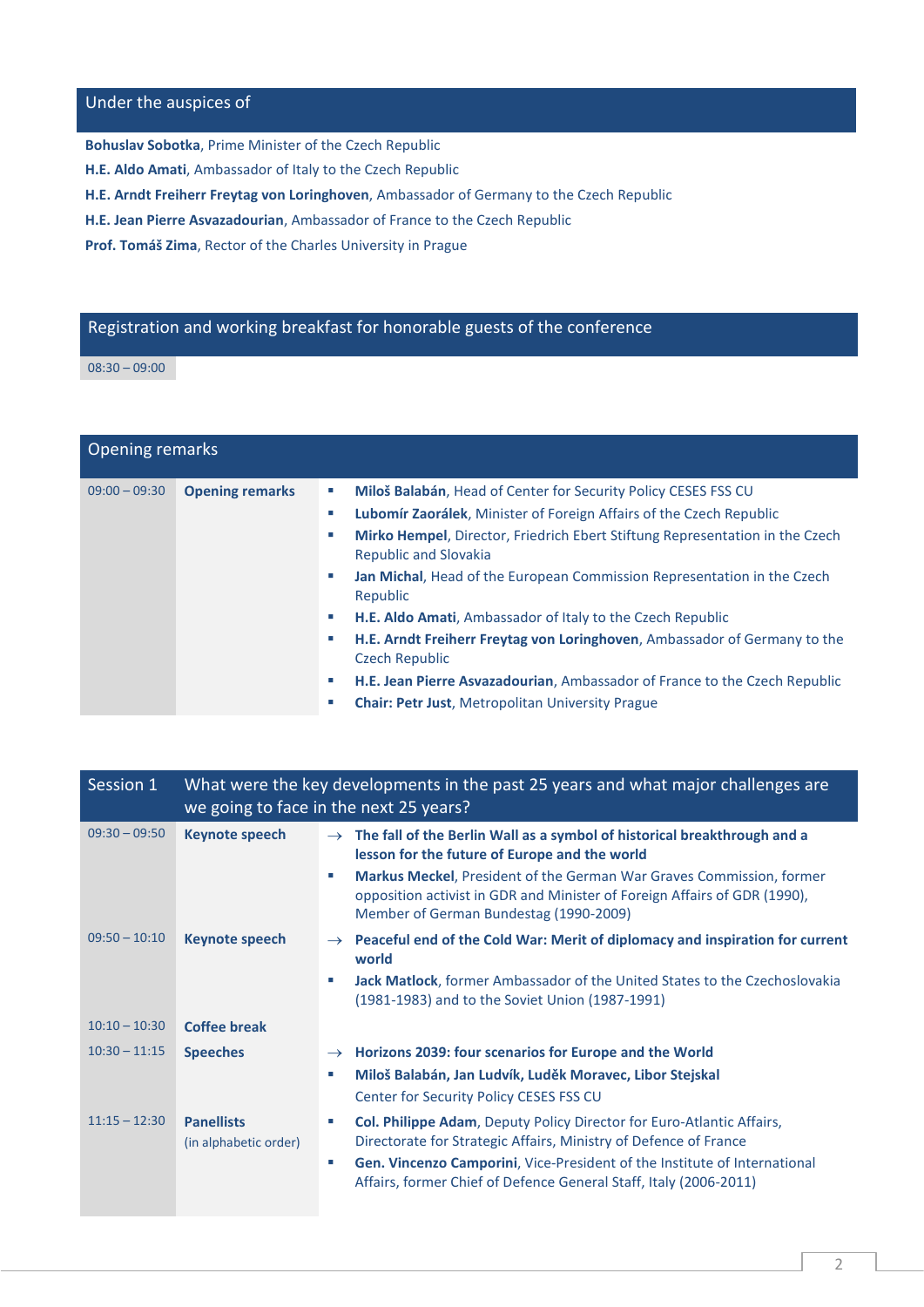|                 |                   | Alexander A. Dynkin, Director of Institute World Economy and International<br>a.<br>Relations, Russian Academy of Sciences<br>Jack Matlock, former Ambassador of the United States to the Czechoslovakia<br>a.<br>(1981-1983) and to the Soviet Union (1987-1991) |
|-----------------|-------------------|-------------------------------------------------------------------------------------------------------------------------------------------------------------------------------------------------------------------------------------------------------------------|
|                 |                   | <b>Markus Meckel, President of the German War Graves Commission, former</b><br>a.<br>opposition activist in GDR and Minister of Foreign Affairs of GDR (1990),<br>Member of German Bundestag (1990-2009)                                                          |
|                 |                   | H.E. Ha Yong Moon, Ambassador of the Republic of Korea to the Czech<br>×.<br>Republic                                                                                                                                                                             |
|                 |                   | <b>Lubomír Zaorálek, Minister of Foreign Affairs of the Czech Republic</b><br>×.                                                                                                                                                                                  |
|                 |                   | <b>Moderator: Petr Just, Metropolitan University Prague</b><br>a.                                                                                                                                                                                                 |
|                 | <b>Discussion</b> |                                                                                                                                                                                                                                                                   |
| $12:30 - 13:15$ | Lunch             |                                                                                                                                                                                                                                                                   |

| Session 2       |                                     | What will the society and human life look like in the next 25 years?                                                              |
|-----------------|-------------------------------------|-----------------------------------------------------------------------------------------------------------------------------------|
| $13:15 - 13:35$ | Chair $-$ opening<br><b>remarks</b> | Vladimíra Dvořáková, University of Economics Prague<br>ш                                                                          |
| $13:35 - 14:35$ | <b>Panellists</b>                   | Václav Bělohradský, Sociologist, Università degli Studi di Trieste<br>and the                                                     |
|                 | (in alphabetic order)               | William Burke-White, Deputy Dean, University of Pennsylvania Law School,<br>ш<br>former Adviser to Secretary of State (2009-2011) |
|                 |                                     | Daniel Miklós, Head of Crisis Management Department, General Directorate<br>×.<br>of Fire & Rescue Service of the Czech Republic  |
|                 |                                     | Ivo Možný, Sociologist, Masaryk University, Brno<br>ш                                                                             |
|                 |                                     | Eva Syková, Senator, Director of Institute of Experimental Medicine, Czech<br>and the<br><b>Academy of Science</b>                |
|                 | <b>Discussion</b>                   |                                                                                                                                   |
| $14:35 - 14:50$ | <b>Coffee break</b>                 |                                                                                                                                   |

| Session 3       |                                            | What will the science, technology, and economy look like in the next 25 years?                                                                                                             |
|-----------------|--------------------------------------------|--------------------------------------------------------------------------------------------------------------------------------------------------------------------------------------------|
| $14:50 - 15:10$ | Chair $-$ opening<br><b>remarks</b>        | Jan Mühlfeit, Chairman Microsoft Europe<br>u,                                                                                                                                              |
| $15:10 - 16:30$ | <b>Panellists</b><br>(in alphabetic order) | Pavel Bělobrádek, Deputy Prime Minister of the Czech Republic for the<br>and a<br>Science, Research, and Innovation<br>Aleš Gerloch, Vice-Rector of the Charles University in Prague<br>×. |
|                 |                                            | <b>Sven Hirsch, Z-punkt, The Foresight Company</b><br>a.                                                                                                                                   |
|                 |                                            | <b>Ivan Hodač</b> , Member of the Board of Directors of the Aspen Institute Prague<br>a.                                                                                                   |
|                 |                                            | Květoslava Kořínková, Scientific Secretary, Czech Association of Scientific and<br>a.<br><b>Technical Societies</b>                                                                        |
|                 |                                            | Tomáš Prouza, State Secretary of the Government of the Czech Republic for<br>a.<br>European Affairs                                                                                        |
|                 |                                            | Pavel Řežábek, Chief Economist of the Strategy Office, ČEZ, a.s.<br>×.                                                                                                                     |
|                 | <b>Discussion</b>                          |                                                                                                                                                                                            |
| $16:30 - 16:45$ | <b>Coffee break</b>                        |                                                                                                                                                                                            |